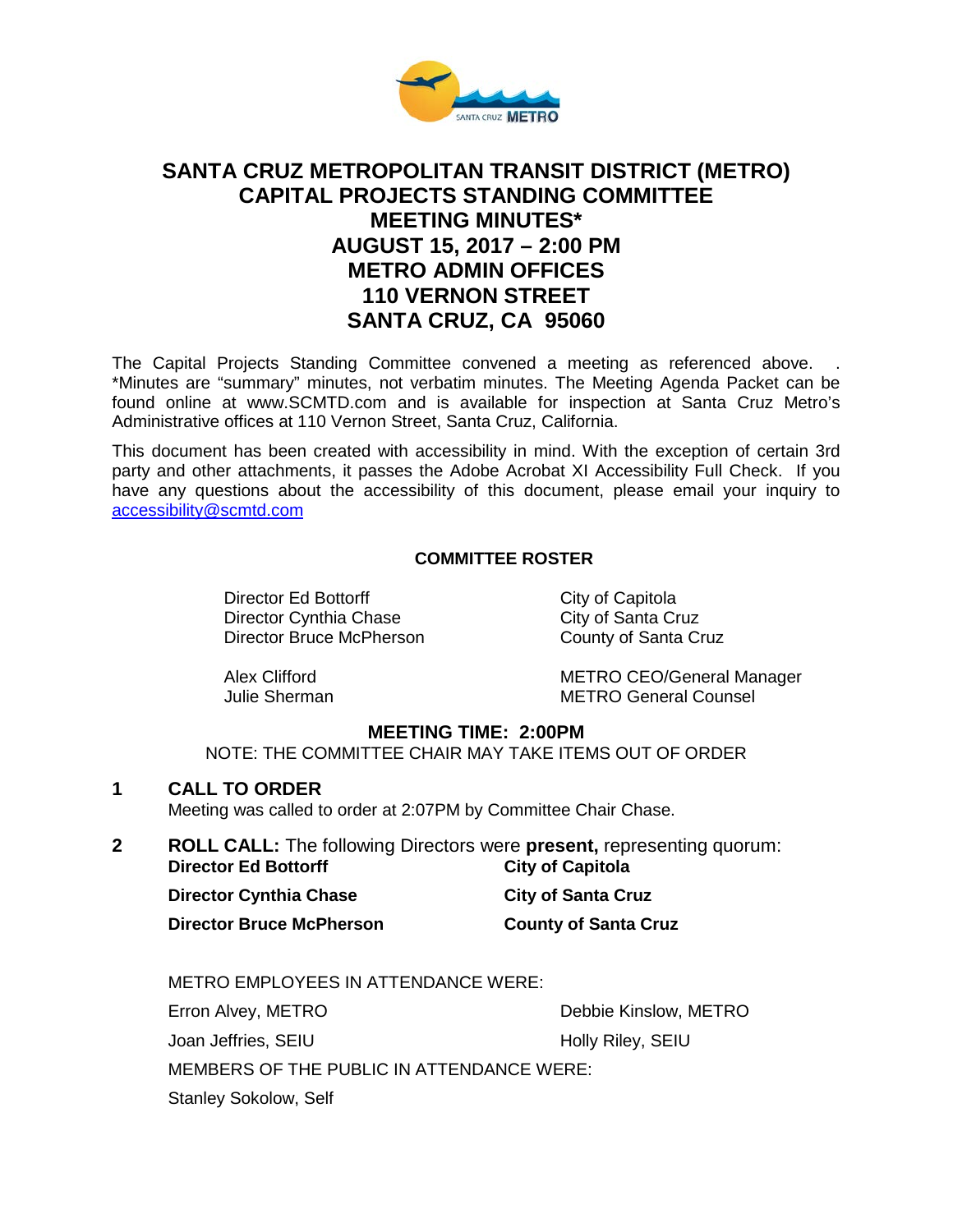- **3 ADDITIONS OR DELETIONS FROM AGENDA / ADDITIONAL DOCUMENTATION TO SUPPORT EXISTING AGENDA ITEMS COMMITTEE** Hearing none, the meeting continued to the next agenda item.
- **4 COMMUNICATIONS TO THE CAPITAL PROJECTS STANDING COMMITTEE** Stanley Sokolow, representing himself, spoke of recent SCCRTC corridor investment studies and proposed a 'bus way' which would provide one way travel to Watsonville or Santa Cruz depending on the direction of heaviest traffic. He suggested METRO be proactive with the SCCRTC particularly regarding bus rapid transit.

CEO Clifford responded that METRO, as a member of the Commission, often suggests things of this nature.

## **5 APPROVAL OF APRIL 26, 2017 CAPITAL PROJECTS STANDING COMMITTEE MEETING MINUTES**

**ACTION: MOTION TO APPROVE THE APRIL 26, 2017 CAPITAL PROJECTS STANDING COMMITTEE MEETING MINUTES AS PRESENTED.** 

**MOTION: DIRECTOR BOTTORFF SECOND: DIRECTOR McPHERSON**

**MOTION PASSED WITH 3 AYES (Directors Bottorff, Chase and McPherson)** 

- **6 CONSIDERATION OF ISSUING TWO FORMAL REQUESTS FOR PROPOSALS FOR A DOWNTOWN SANTA CRUZ TRANSIT OPERATIONAL ANALYSIS AND PACIFIC STATION RECONFIGURATION LAYOUTS**  Barrow Emerson, Planning and Development Manager, spoke to the staff reports and their attachments (Scopes of Work). Today METRO is seeking approval for the simultaneous release of two Requests for Proposals (RFPs) related to the Scopes of Work. The consultants will be asked to answer three primary questions as they relate to an overall larger strategic view of transit:
	- 1) Could METRO operate an efficient/effective system with fewer routes/services accessing downtown Santa Cruz;
	- 2) Are there other ways to distribute downtown bus bays other than in a hub in a service oriented, cost-effective manner; and,
	- 3) Are METRO's assumptions for current and future bay requirements relatively accurate? This question also includes the potential opportunities presented by the introduction of Automatic Vehicle Locator (AVL) technology in terms of reducing bus bay requirements and enhancing customer convenience.

CEO Clifford added that staff is recommending METRO invest the estimated \$80K to fund both RFPs. The current facility meets today's needs, but does require refurbishing. If the Committee's direction is to look at alternatives, we believe the City of Santa Cruz should participate in funding these endeavors and assist with financial funding of at least 50%, not a repeat of in-kind resources. Unfortunately, a \$50,000 bus bay study is not eligible under the 5339 grant,; however, the remaining \$30,000 is. METRO has budgeted \$200,000 in professional services within the Planning Department Operating Budget.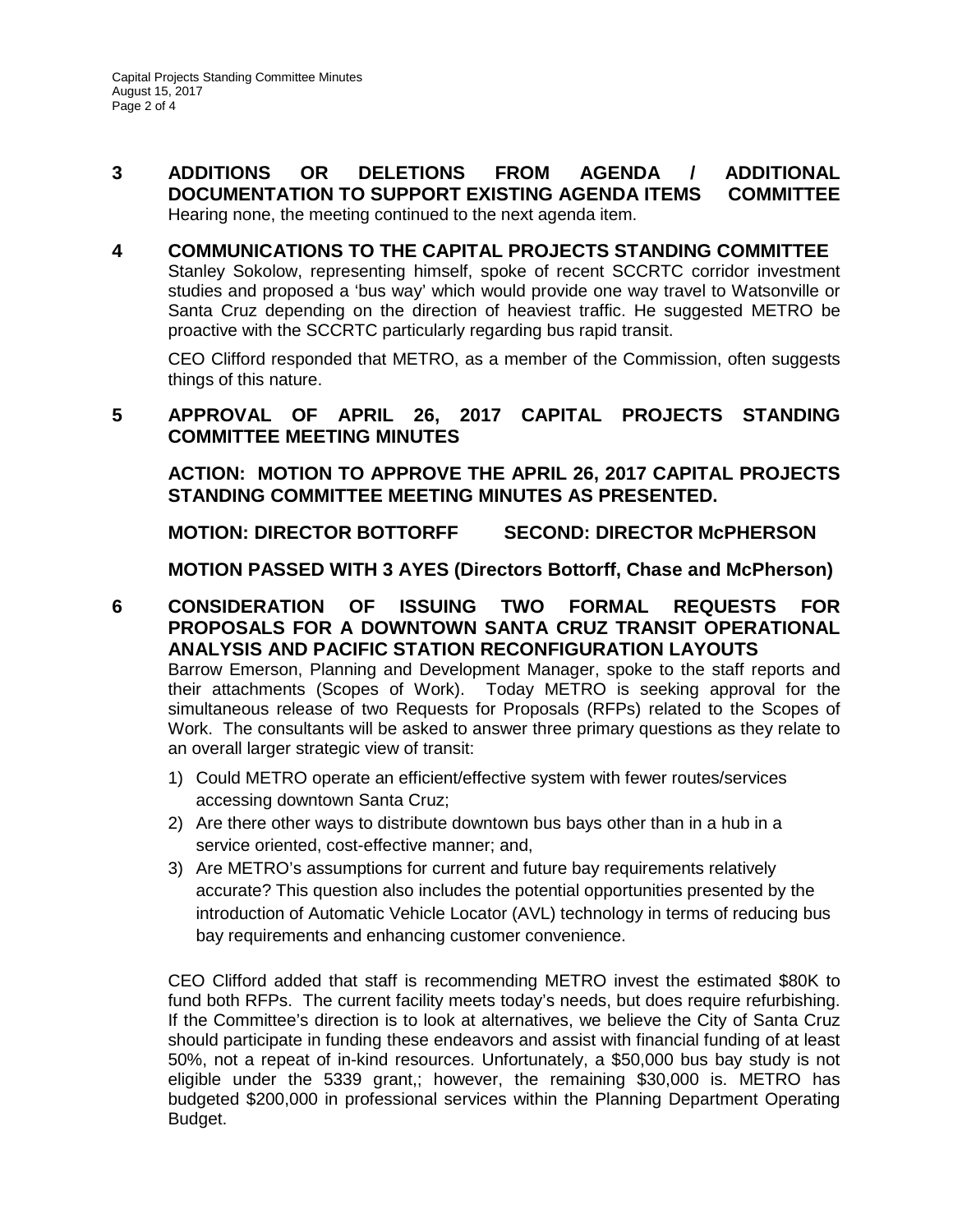Vice Chair McPherson recommended a 50/50 split with the City of the \$50,000, which is not grant funded. He also noted that UCSC is planning on 2000 future units, which will require more service.

Director Bottorff expressed his belief that the benefit of a good analysis does not come at an exorbitant cost (\$50,000) and suggested a 50/50 split with the City. The three questions outlined by Mr. Emerson represent an important step forward.

Martin Bernal, Santa Cruz City Manager, and Bonnie Lipscomb, Director of Economic Development, spoke of the City's general willingness to participate financially. Adding the City has an open purchase order for economic funding studies of this type, analyzing mixed use or other facility analysis. They would like to ensure the funds are leveraged to the fullest extent possible.

Director Chase suggested some refinements in the three proposed questions and stressed the importance of efficiency, not a decrease in system routes. Mr. Emerson will incorporate the suggested edits and combine three bullets into two.

CEO Clifford asked that additional comments be forwarded to Mr. Emerson so that he may include them in the proposed RFPs' Scopes of Work.

Public comment:

Mr. Sokolow suggested transit utilize the Coastal corridor and the addition of secured bike parking in the downtown transit center.

## **ACTION: RECOMMENDATION TO APPROVE THE ISSUANCE OF TWO FORMAL REQUESTS FOR PROPOSALS FOR A DOWNTOWN SANTA CRUZ TRANSIT OPERATIONAL ANALYSIS AND PACIFIC STATION RECONFIGURATION LAYOUTS AS PRESENTED WITH NOTED CHANGES TO THE BOARD REPORT, A 50/50 SHARE WITH THE CITY OF THE \$50,000 AND LEVERAGING FUTURE FUNDING WHERE POSSIBLE**

**MOTION: DIRECTOR BOTTORFF SECOND: DIRECTOR McPHERSON**

**MOTION PASSED WITH 3 AYES (Directors Bottorff, Chase and McPherson)**

**7 AUTHORIZATION TO LEASE PARKING SPACES AT THE SOQUEL PARK AND RIDE LOT TO DOMINICAN HOSPITAL OR ITS DESIGNATED LEGAL ENTITY UPDATE** 

Alex Clifford, CEO/General Manager, noted an error in the March 2017 Board meeting minutes inadvertently referred this subject discussion to the Capital Projects Standing Committee for review and recommendation to back to the full Board. CEO Clifford had requested authority to negotiate a final deal and refer the discussion regarding monies to be dedicated to ParaCruz be referred to Committee.

As it turned out, Dominican Hospital or its designated legal entity has not been able to reach internal consensus on the business terms of the lease. Today we are asking for CEO authority to negotiate up to \$30,720 or \$40-\$50/month for 64 spaces.